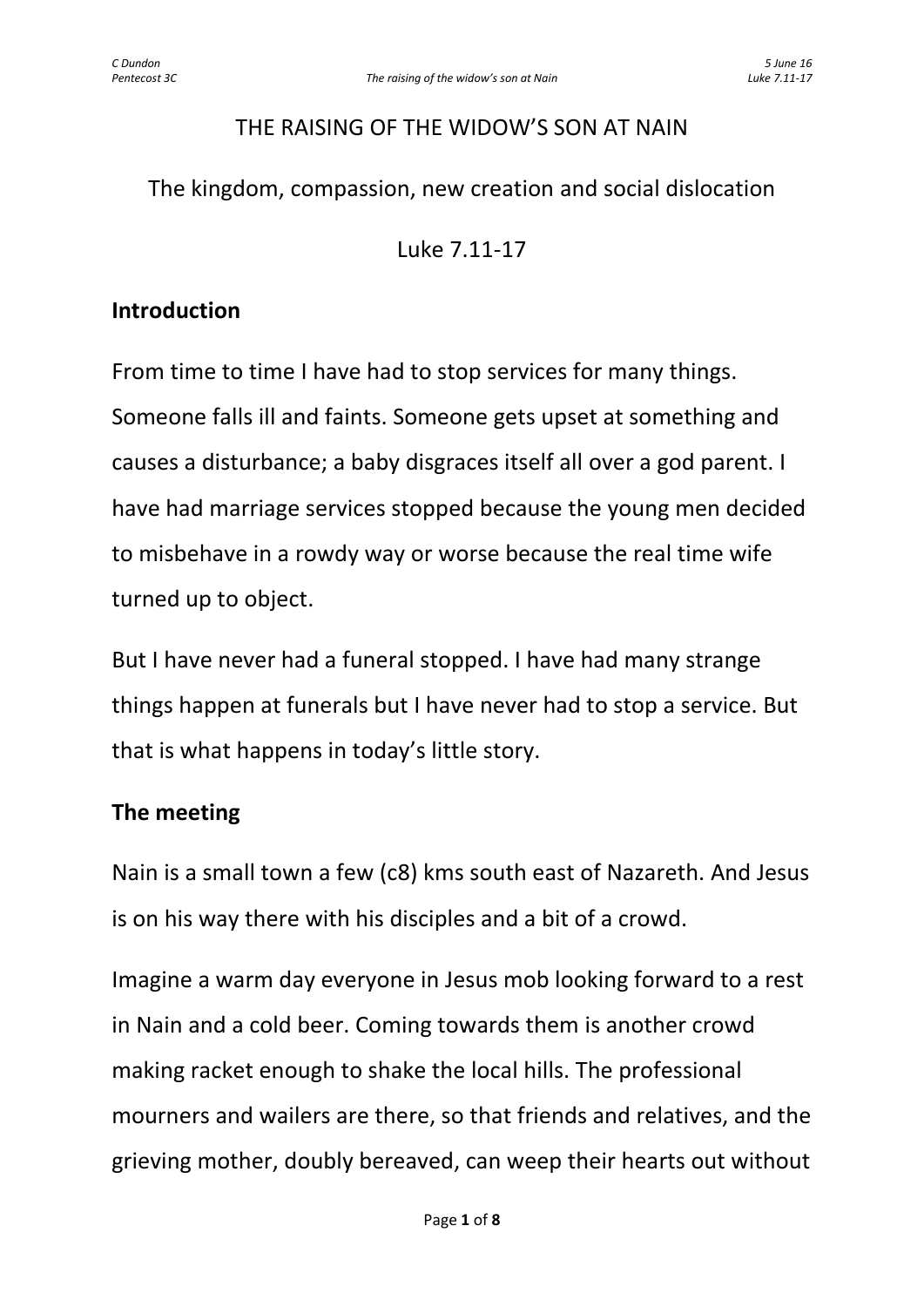being embarrassed. There are spice and/ or salt carriers; and probably the whole village has been picked up on the way. No private funeral here.

They are making their way from the family home through the streets to the town gate and on to the burial plot in a small cave in the side of a hill outside the town. The widow's husband was probably buried there not long ago and she has had to go back in recent times to fold his bones into a small bone-box so that the main shelf would be left free for her body. But instead she is burying her son on the shelf that was meant for her.

Our story really begins in the meeting of these two crowds.

# **The only son**

No husband, and now her only son dead. This is a social and economic catastrophe for this woman. She would have no legal inheritance and would be dependent on charity. Notice how she is identified in relation to males; she is a widow (husband), and 'only son'. We do not know her name but we know where she fits in the pecking order. Being husbandless and sonless she is all but nothing.

We could describe her as in a position of dire vulnerability, without any visible means of support and deprived of her access to the larger community and any vestiges of social status with the village.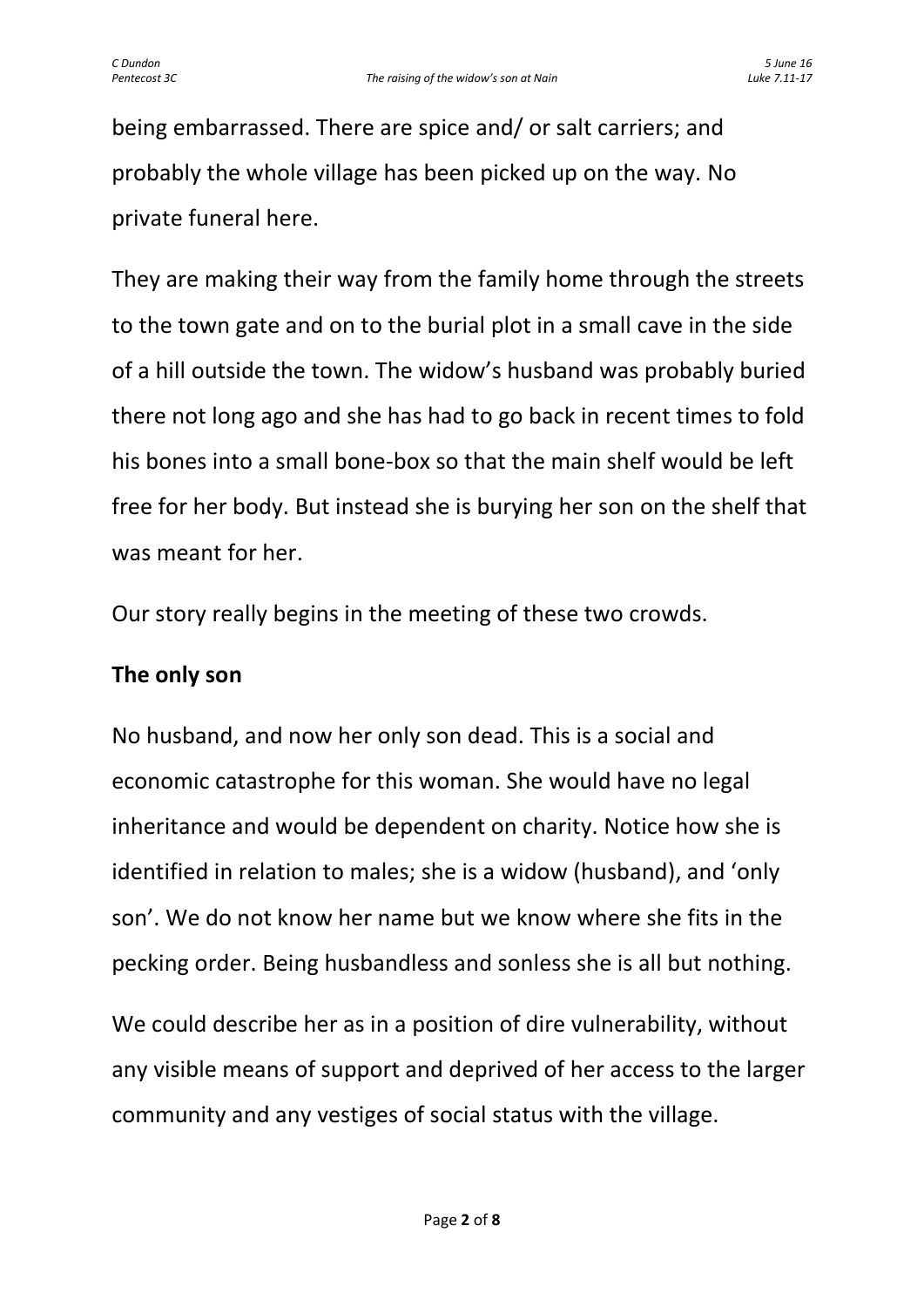# **The compassionate traveler/benefactor**

Death, social nothingness, grief and therefore chaos and disorder meet this other noisy crowd coming in the gate. And the leader of this group meets her not with pity or pious words but with compassion.

What is this enigmatic quality that is often spoken of today? Well first of all he puts the nameless woman at the centre of the universe as the recipient of the undivided attention of the bearer of God's creative word (see the centurion's servant). She has his whole attention.

Second his whole viscera are taken up with her plight. The ancient word (compassion) has gruesome meanings concerning animal's innards but in the Hebrew Bible it is linked with mercy, God's mercy. It is not a fleeting moment of feeling sorry. It is a sustained energy that takes over the whole inner life.

Thirdly, in its use in the Gospels that energy turns itself towards redeeming action.

And that is what happens here.

The woman is central. Jesus' focus and thus God's focus is on the widow. Notice how the story works. Everything is about her, not about magic or miracle or Jesus. Notice how often she is mentioned. Jesus raises the young man but he shows compassion on her. The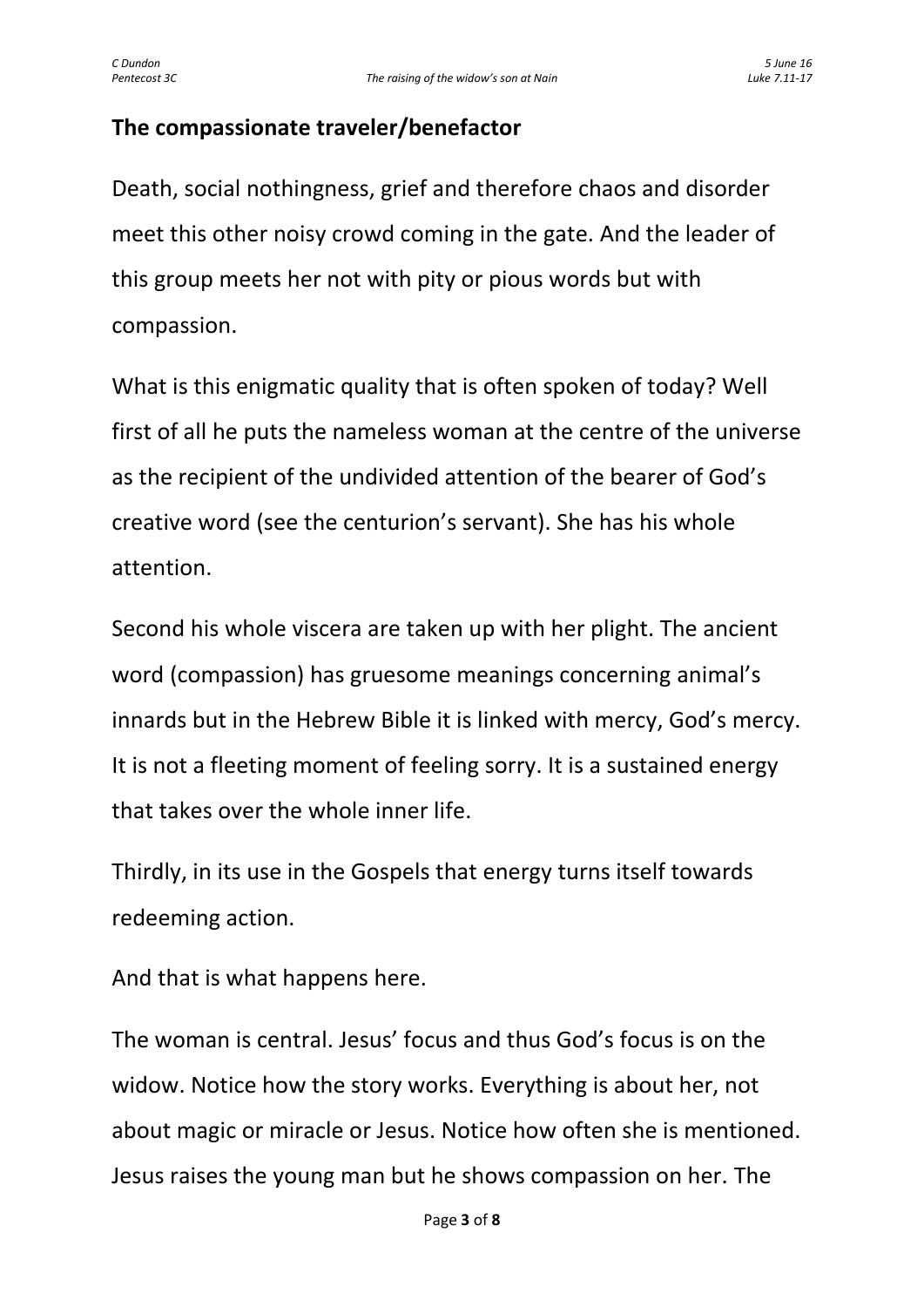dead man is described as his *mother's only son*. In a culture where women found identity only in relation to males Luke gives identity to the man through his mother.

Jesus speaks to her and tells her not to weep. In 6.21 Jesus has told his listeners that the good news he is and brings will turn weeping into laughter. Compassion leads to the acting out of good news.

Then he touches the bier that they are carrying and stops the procession dead in its tracks. There is a good reason for that. Jesus has crossed a boundary again. Corpse impurity was to be avoided as far as possible. When you are dealing with the holiness of God you cannot be too careful. Obeying the rules means safety and security. Jesus redefines such security and safety in his person.

And one more thing, Jesus addresses the corpse. That may sound like a dumb idea on the face of it. However, the corpse sits up and speaks.

Aha remember the centurion's faith, "But only speak the word…" The God of Genesis 1 speaks the creative word again and new life is born. The good news is that Jesus bears this word and his whole compassionate energy focusses on giving new life to the son and the woman.

The Jesus gives the son to the mother. She who is husbandless and sonless and in mourning, she who epitomizes the 'poor' to whom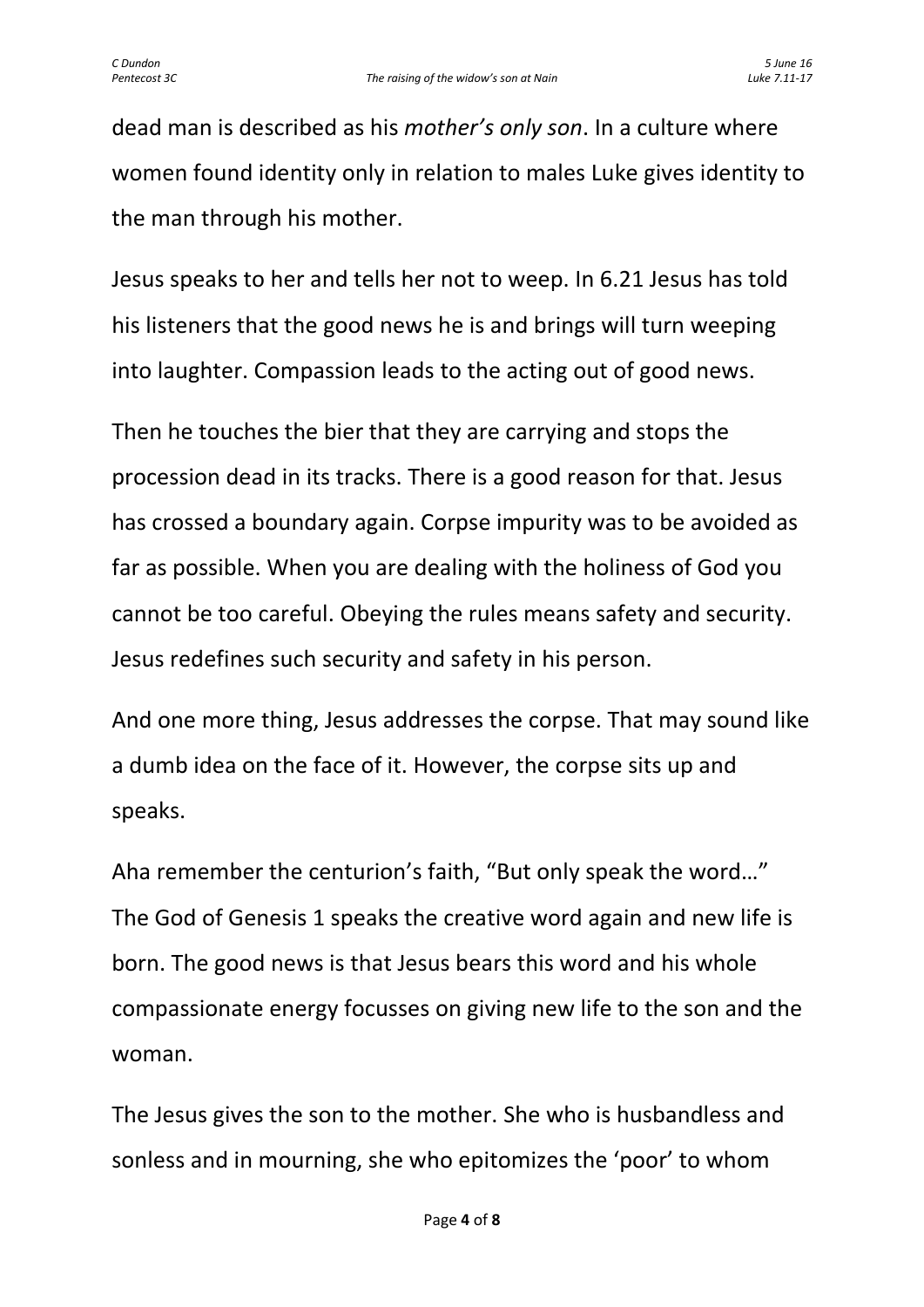Jesus brings good news is the real recipient of Jesus' compassionate ministry.

# **The consequences**

There are two levels of restoration and renewal in this story. The first is obvious: the young man is raised to life. This story has many elements of Jesus' story in it; the dying son, the rising again, Jesus and his mother at the cross. These are a foretaste of a greater victory that will become the good news. The rule of God is here and it is life affirming.

In this story life meets death and the life of God triumphs. At the city gate where all this takes place is a collision of life and death. We live in a world where some people thrive on making death. We think of war zones or ISIS of course, but think also world-wide poverty that condemns people to a short life and a quiet death; everyday violence in our cities and homes; think poor access to health services for many in our own country.

And let us be sure that this is not what the violent and death dealers bring. On Friday last I received a note from Fr. Shenouda Mansour of the NSW Ecumenical council and the Coptic Church.

On the 20th May 2016, the (a) 70 year old woman went through humiliation, where she was stripped naked and paraded on the street in a town in in Upper Egypt, El Minya. Using the woman's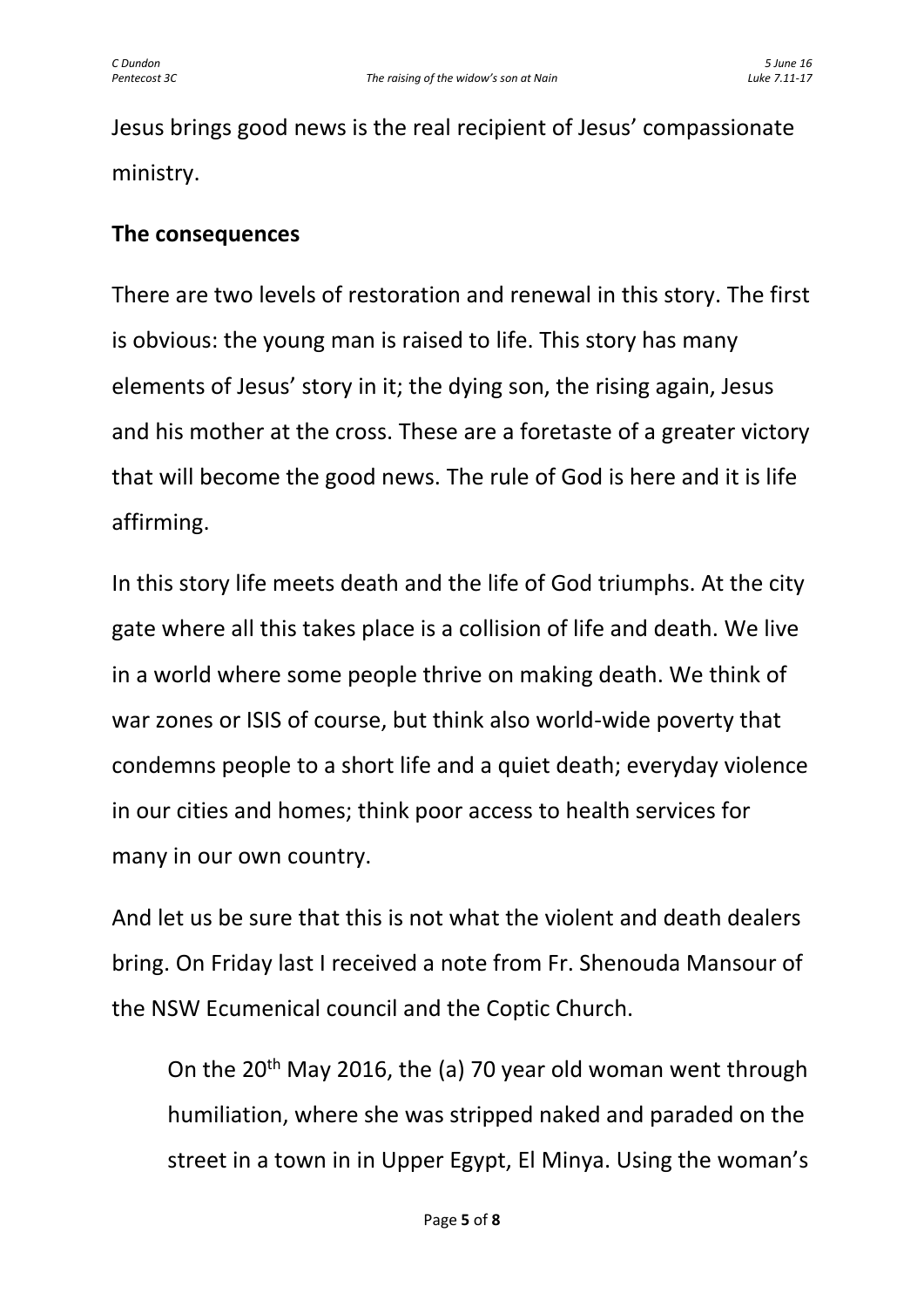own words about her experience, she said, "I was just as my mother gave birth to me and was screaming and crying."

This adds to the cry of the persecuted Christians in the Middle East. The many years of prejudice and discrimination and persecution of Christians in Egypt… has been for a very long time.

No good news there.

The good news is that the rule of God is life; the rule of the powers is death.

That is what the ancient villagers of Nain discerned when they gossiped, "God has looked favorably on his people." God has come near us to save and rescue us. This is the time we have been waiting. Good news indeed.

The good news is that God has come in Jesus as Lord of life.

But Jesus offers more than simply biological life. Remember that the main player in this story is the mother. This story is about the restoration of the woman to wholeness. In the raising of the son she is restored to her community.

We are social beings, persons-in-relation. Isolation is a form of punishment, cruelly driving some to madness. Jesus restores this woman's life in her society. She belongs, she is a person again. She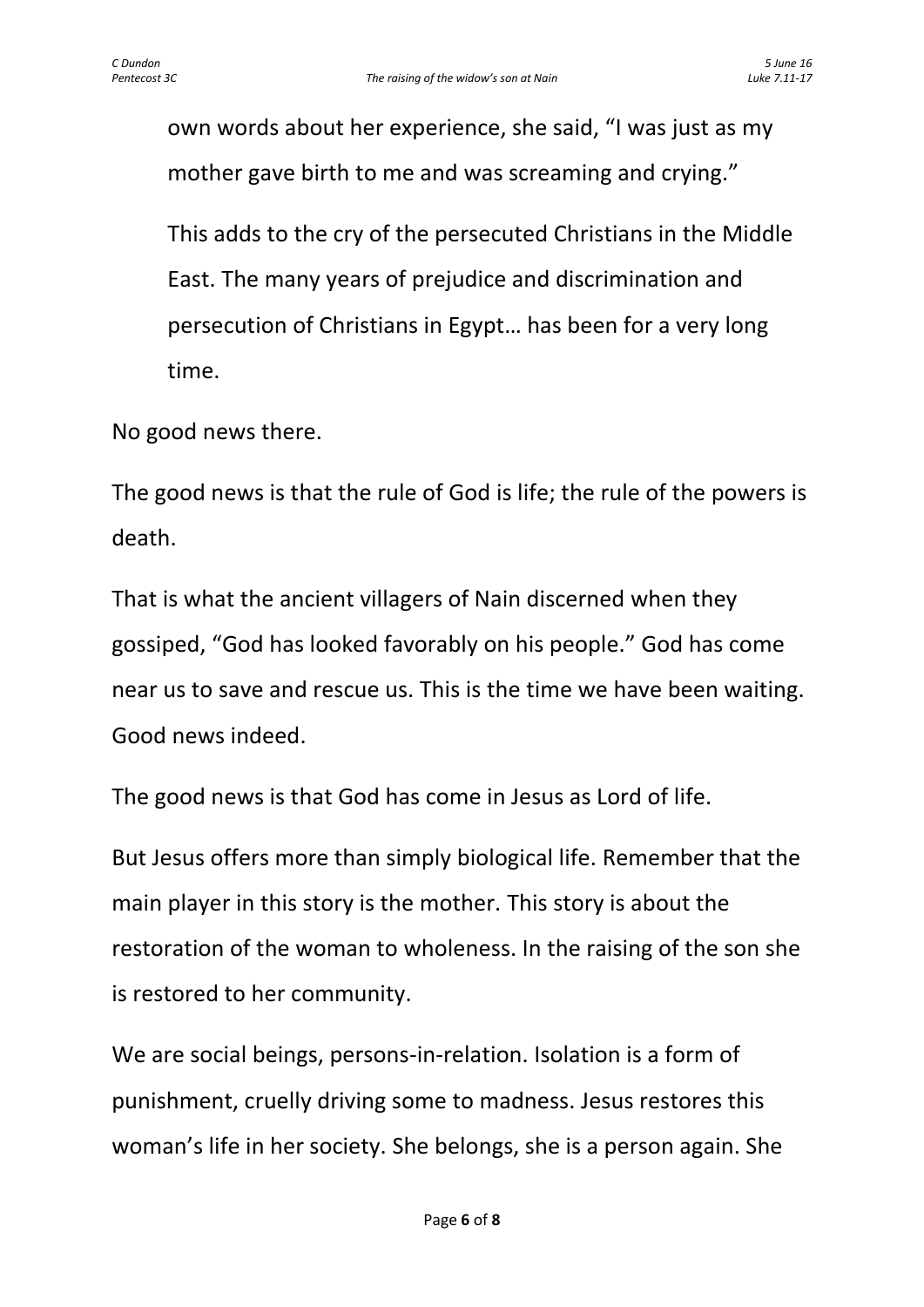does not live in a perfect world, it is still male power dominated but it is what she has and even there her humanity can still flourish.

This is a story too about the God who visits in Jesus. Yes, the people spot the prophet. They could not miss it. After all, Elijah had worked a similar miracle in 1 Kings 17.8-24 at Zarephath.

But this is a prophet with a difference. This is a prophet whose vulnerability in compassion to this woman will send him to a cross. He lives compassionate vulnerability. There the forces of death and violence scooped him up. There they thought that they had him at last.

But they miscalculated. The same Spirit that raised the young man and gave the woman her life back raised Jesus. That is the Spirit at work in us.

As Paul was to say later, on that cross Jesus erased our record of sin and also,

He disarmed the rulers and authorities and made public example of them, triumphing over them in it.

He took the rag-tag band of death-dealers and displayed their true character. And he did it armed with the vulnerability of compassion in the Spirit.